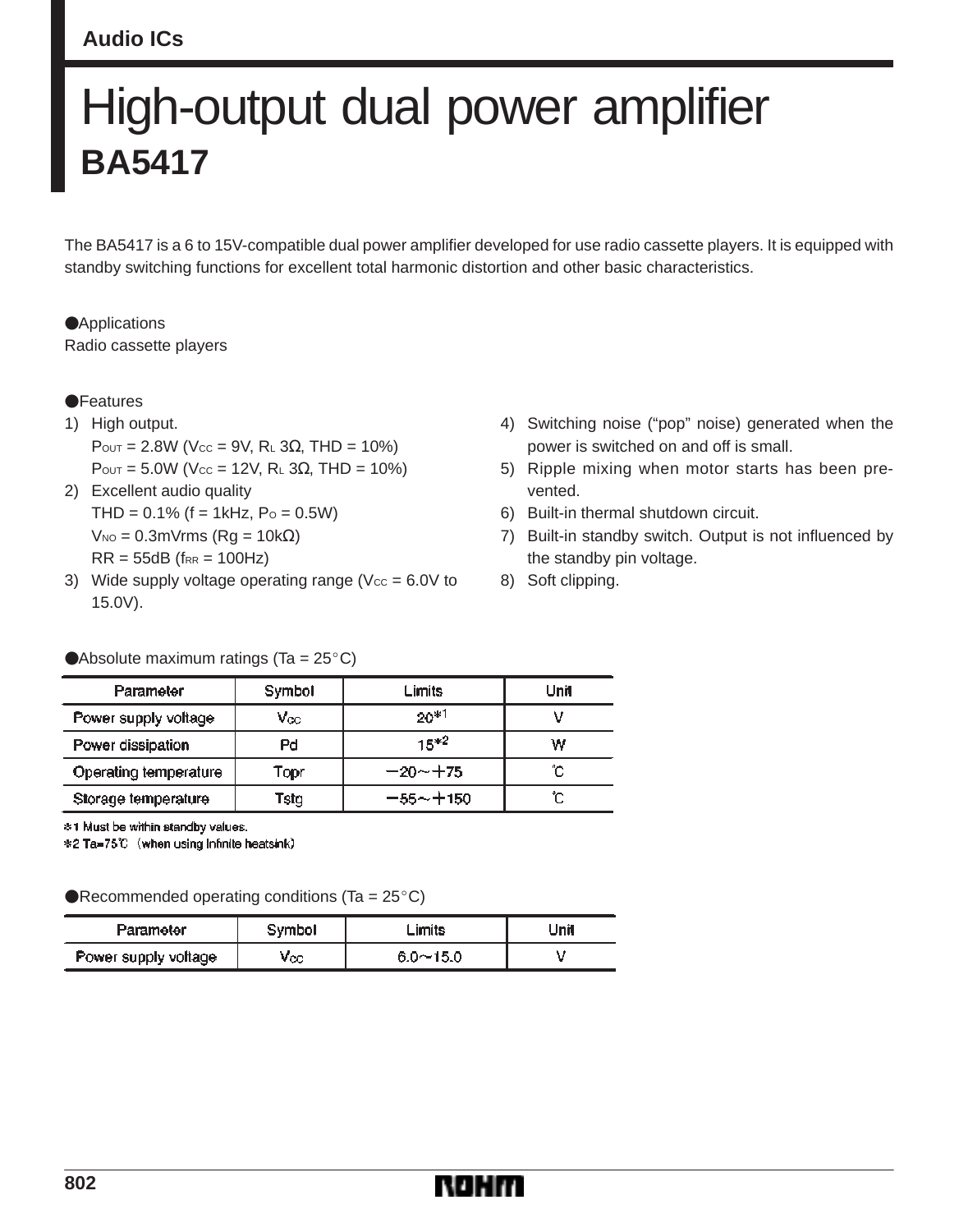# Audio ICs BA5417

#### Block diagram



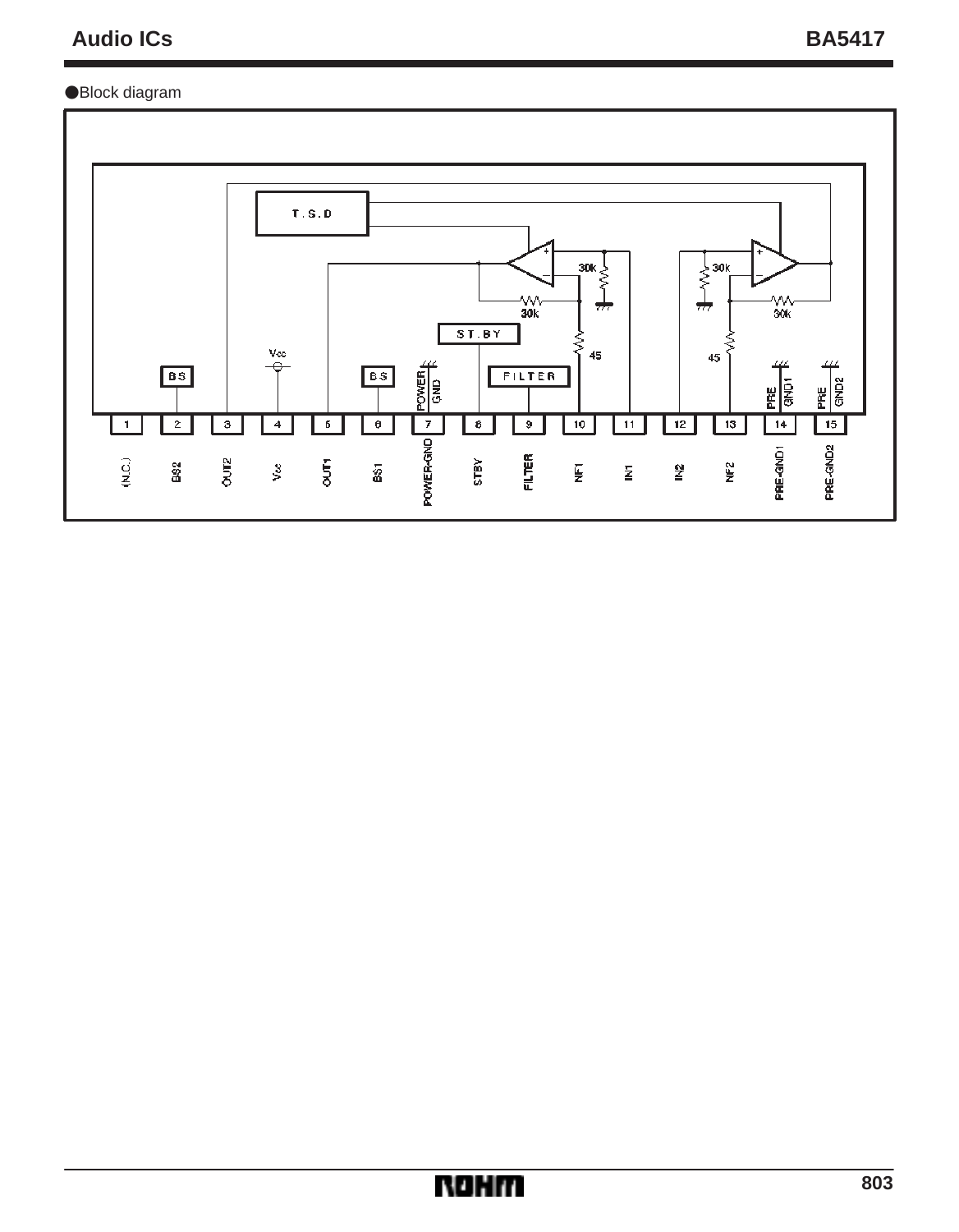### Audio ICs BA5417

Electrical characteristics (unless otherwise noted, Ta = 25°C, Vcc = 9.0V, R∟ = 3Ω, RF = 120Ω, Rg = 600Ω,  $f = 1kHz$ 

| Parameter                                    |               | Symbol                 | Min. | Typ.        | Max.             | Unit  | <b>Coniditions</b>                                    |
|----------------------------------------------|---------------|------------------------|------|-------------|------------------|-------|-------------------------------------------------------|
| Quiescent current                            |               | ю                      |      | 22          | 45               | mA    | $V_{IN} = 0 V$ ms                                     |
| Rated output voltage 1                       |               | P <sub>OUT</sub> 1     | 2.2  | 2.8         |                  | w     | TDH=10 $%$                                            |
| Rated output voltage 2                       |               | P <sub>out2</sub>      | 4.0  | 5.0         | -                | w     | TDH=10%, $V_{\infty}$ =12V                            |
| Closed-loop voltage gain                     |               | Gvc                    | 43   | 45          | 47               | dB    |                                                       |
| Output noise voltage                         |               | V <sub>NO</sub>        |      | 0.3         | 1.0              | mVrms | $Rg = 10k\Omega$ , DIN AUDIO                          |
| Total harmonic distortion                    |               | THD                    |      | 0.1         | 1.0              | ℅     | $Pov = 0.5W$                                          |
| Ripple rejection                             |               | RR                     | 42   | 55          |                  | dB    | $f_{\text{fRB}} = 100$ Hz, $V_{\text{fRB}} = -10$ dBm |
| Crosstalk                                    |               | СT                     | 48   | 65          |                  | dB    | $Vo = 0$ dBm                                          |
| Circuit current<br>(with standby switch off) |               | $I$ <sub>OFF</sub>     |      | $\mathbf 0$ | 20               | μA    |                                                       |
| Standby pin current when on                  |               | lsin.                  |      | 0.15        | 0.4              | mA    | $V_{\rm SIBY} = V_{\rm CC}$                           |
| Standby pin<br>control voltage               | Activated     | <b>V<sub>STH</sub></b> | 3.5  |             |                  | v     |                                                       |
|                                              | Not activated | Vsti.                  |      |             | 1.2 <sub>2</sub> | v     |                                                       |

Measurement circuit



\*1 Vster=3.5V~Vcc

Fig.1

NOHIT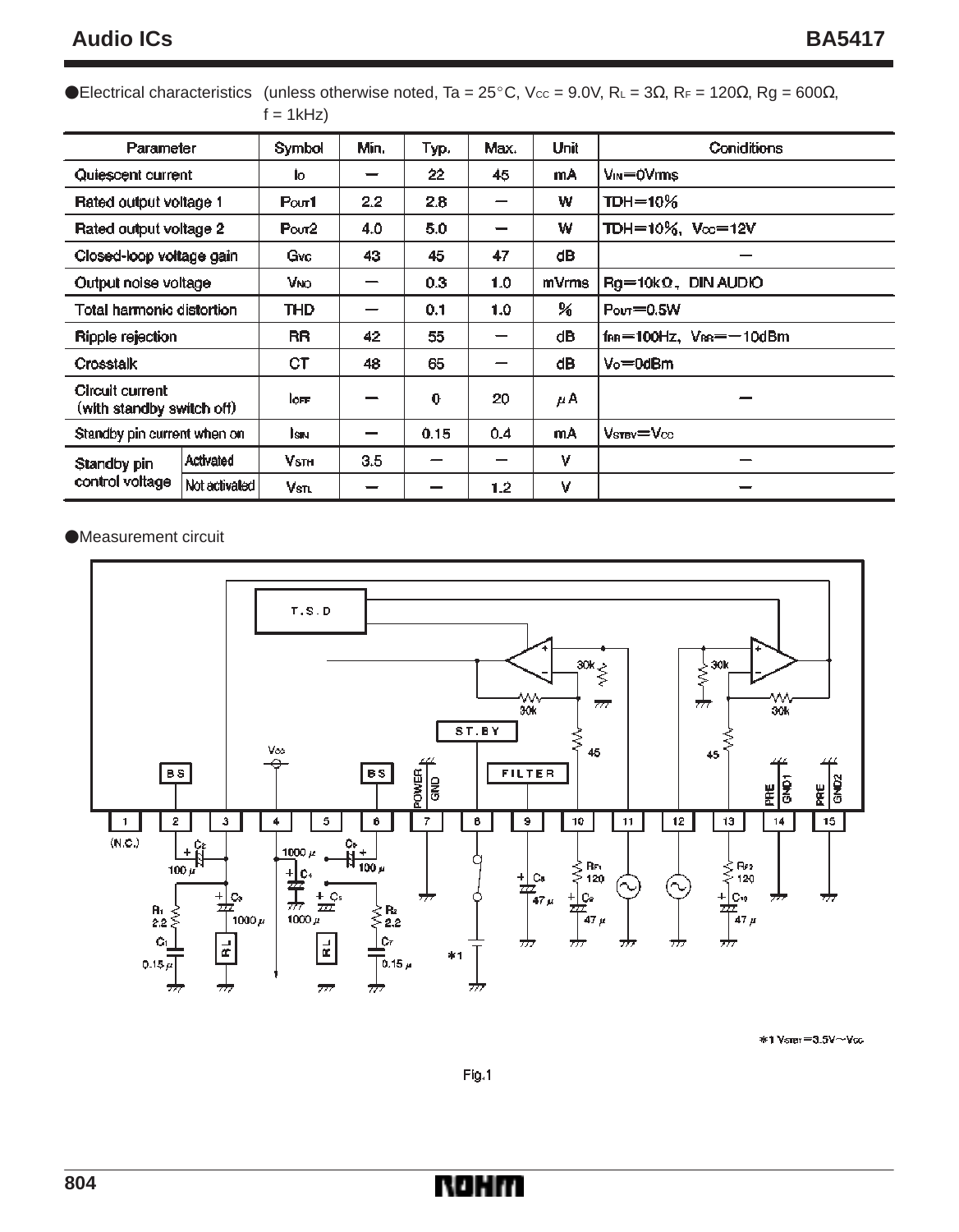## **Audio ICs BA5417**